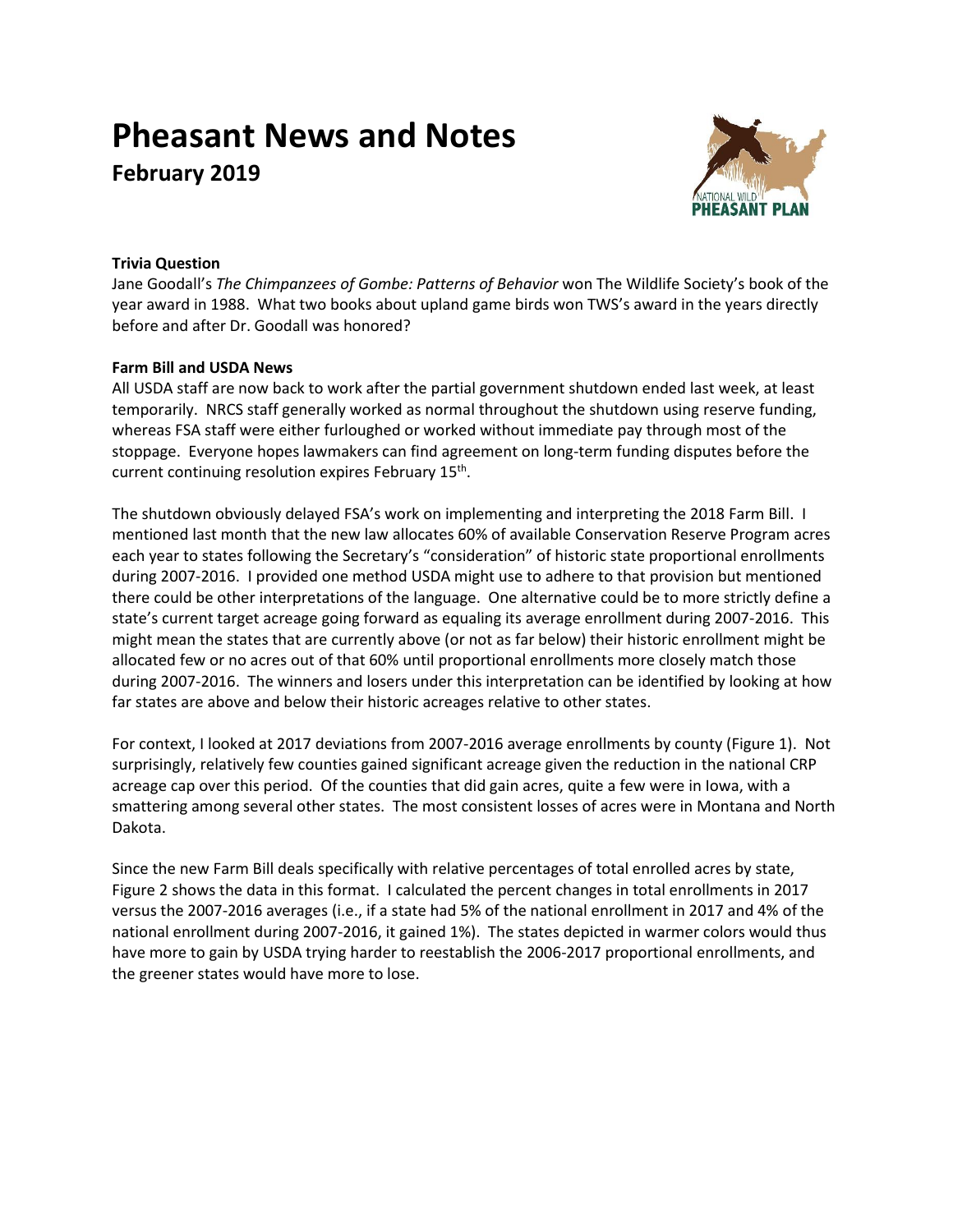Figure 1. Change in county CRP acres in 2017 compared with their 2007-2016 averages. Counties in gray had few or no acres; counties in white had missing data from USDA.



Figure 2. Percentage of national CRP enrollment a state in 2017 minus its percentage of the 2007-2016 total national acreage. Negative numbers indicate a decline in a state's share of national acres.

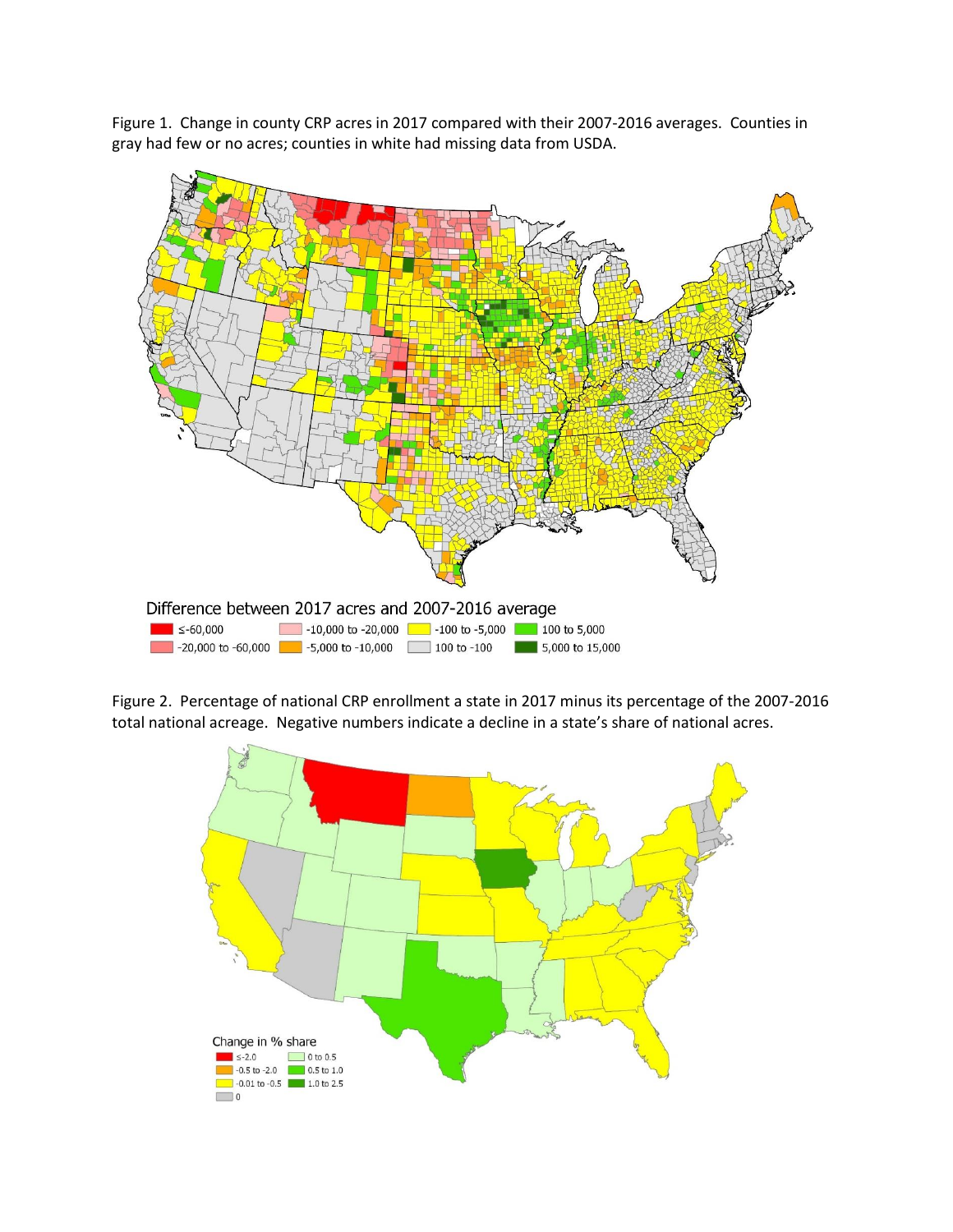Since there will be comparative winners and losers among states in the pheasant range depending on how USDA interprets the new language, it is unlikely that our partnership will take a position on which interpretation is "correct." It is clear, however, that lawmakers have codified a preference for the distribution of acres that occurred during 2007-2016, and USDA will need to operationalize that preference before this year's required general sign-up.

Both the House and Senate have announced their new slate of agriculture committee members. New members (i.e., those that aren't holdovers from 2018) from pheasant range states on the Senate side include Mike Braun (R-IN) and Richard Durbin (D-IL), and on the House side include Dusty Johnson (R-SD), Jim Baird (R-IN), Jim Hagedorn (R-MN), Antonio Delgado (D-NY), T.J. Cox (D-CA), Angie Craig (D-MN), Anthony Brindisi (D-NY), Jeff Van Drew (D-NJ), Josh Harder (D-CA), Kim Schrier (D-WA), Salud Carbajal (D-CA), Ann Kirkpatrick (D-AZ), and Cindy Axne (D-IA). You can find links to each committee on our [website.](http://nationalpheasantplan.org/policy/)

Thanks to Todd Bogenschutz (IADNR) for the following item of note: USDA Report- [Agricultural Conservation on Working Lands: Trends From 2004 to Present](https://farmpolicynews.illinois.edu/2019/01/usda-report-agricultural-conservation-on-working-lands-trends-from-2004-to-present/?utm_source=farmdoc+daily+and+Farm+Policy+News+Updates&utm_campaign=b2735fb22c-FPN_RSS_EMAIL_CAMPAIGN&utm_medium=email&utm_term=0_2caf2f9764-b2735fb22c-173639225) USDA also announced that due to the shutdown they won't be releasing the results of the 2017 Census of Agriculture in February as planned. No new release date was immediately identified.

#### **Notes from Around the Pheasant Range**

First, we have a new Technical Committee member from Oklahoma to introduce. Tell Judkins is the new Upland Game Biologist for the Oklahoma Department of Wildlife Conservation, where he formerly served as a game warden. Welcome, Tell, and we look forward to working with you on the TC!

In more Tech Committee news, big congratulations go out to Al Stewart of the Michigan DNR. Al (second from left) was [honored](https://content.govdelivery.com/accounts/MIDNR/bulletins/228a71e) with the first Michigan Pheasants Forever Lifetime Service Award – you know you've done something right when they create a new award to give you! Al has been a fixture on the state and national upland game management scene for many years and no doubt deserves the recognition. I learned from the link above that Al was recently a guest of Prince Charles to discuss woodcock (maybe someday he can use his royal connections to bring Meghan Markel around on the virtues of



pheasant hunting). Congrats also to Mike Parker, who several of you know; he was honored at the same event for his work on Michigan's pheasant initiative and grassland conservation efforts.

Speaking of Michigan, the state legislature and out-going governor [agreed to spend \\$180,000](https://www.woodtv.com/news/michigan/lawmakers-vote-to-spend-180k-on-pheasants-for-hunting/1682216223) on purchasing pheasants for release on public hunting areas this year. Lawmakers appropriated additional funds for the DNR to assess the effects of the releases on R3 efforts. It's good news when a state chooses to promote upland game hunting with general funds, and we wish Michigan well for a successful program and continued funding in the future.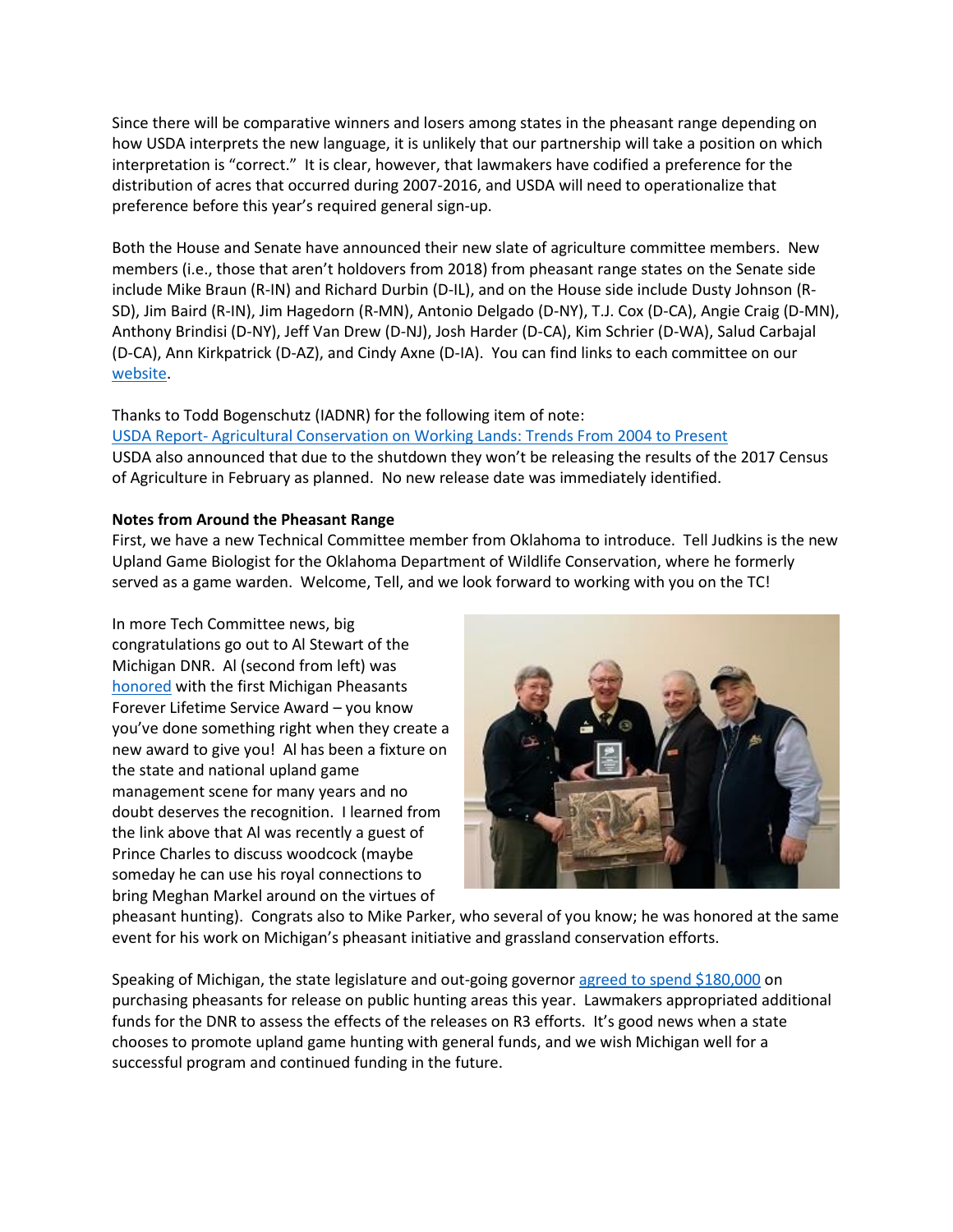Staying on the general fund theme, new South Dakota Governor Kristi Noem requested a \$1 million appropriation from the legislature to fund a new Second Century Pheasant Habitat Initiative (2018 was the state's 100<sup>th</sup> annual pheasant season). These one-time funds will be used to match private contributions on a 1:1 basis via the South Dakota [Habitat Conservation Foundation.](http://habitat.sd.gov/resources/habitatconservationfund.aspx)

Further, in her [budget address](https://www.youtube.com/watch?v=2oD0F9YNAYA&t=1848s) to the legislature Governor Noem said, "It would be foolish to talk about those investments in habitat and not do something about predators. Coyotes are devastating our livestock, wild animal and bird populations. Other predators such as raccoons, skunks, and fox are devastating as well. I am proposing \$225,000 in ongoing funding to purchase new equipment, to fund more air control operations and other programs that proactively treat the predator issue that this state faces." One of those "other programs" she requested is a state-sponsored bounty on the "other predators" listed above, which has [drawn some fire](https://www.capjournal.com/opinions/editorial/state-dollars-shouldn-t-be-used-on-predator-bounties/article_f999ddda-1941-11e9-97b2-afc846d80c64.html) from the press. On a related note, the governor caused a bit of a stir with a recent [tweet about coyotes.](https://twitter.com/govkristinoem/status/1088800757309149184) We wish Tony Leif (Management Board), Travis Runia (Technical Committee), and our other friends at South Dakota Game, Fish and Parks all the best as they assist the governor in negotiating these new programs.

Finally, as you no doubt know by now, Pheasant Fest is this month (February 22-24) in Schaumburg, Illinois. The show schedule is now [online](https://pheasantsforever.org/getmedia/853cfdab-15c8-4ed8-b619-23390619887a/2019Showguide.aspx) and it looks like there's a little something for everybody. Thanks in advance to all the planners, presenters, vendor-wranglers, dignitary-hosters, and boothdwellers who make the show such a success every year!

#### **Pheasants in the Media**

Minnesota Ag Water Quality Certification Program honored by Pheasants Forever [New York pheasant release program reaches 100th year](https://www.wellsvilledaily.com/news/20190126/strongpheasant-release-program-reaches-100th-yearstrong) [Minnesota Pheasant Action Plan hits next phase with ups and downs](http://www.startribune.com/minnesota-pheasant-action-plan-hits-next-phase-with-ups-and-downs/504405172/) [Feds have ruined a good pheasant spot](https://www.bozemandailychronicle.com/opinions/chronicle_columnists/parker_heinlein/feds-have-ruined-a-good-pheasant-spot/article_98857443-3dc3-50ff-8d46-d302abb650e6.html) [Prairie Public News: Difficult birds](http://news.prairiepublic.org/post/difficult-birds) [Could electricity be farming's new weed killer?](https://www.agweb.com/article/old-sparky-could-electricity-be-farmings-new-weed-killer/) [Report reveals women are key to increasing conservation](https://www.agdaily.com/news/report-reveals-women-key-conservation/) [Wintering monarchs more than double from last year](https://monarchwatch.org/blog/2019/01/30/monarch-population-status-37/) [Council to Advance Hunting and the Shooting Sports webinar: Advancing R3 in 2019](https://www.youtube.com/watch?v=lqFZ254H1KE&feature=youtu.be)

### **Recent Literature**

[Whiteside, M. A., M. M. Bess, E. Frasnelli, C. E. Beardsworth, E. J. G. Langley, J. O. van Horik, and J. R.](https://www.nature.com/articles/s41598-018-32066-1)  [Madden. 2018. Low survival of strongly footed pheasants may explain constraints on](https://www.nature.com/articles/s41598-018-32066-1)  [lateralization. Scientific Reports](https://www.nature.com/articles/s41598-018-32066-1) 8:13791.

[Ucar, A., and M. Sarica. 2018. The relationships between egg production, age and the hatching traits of](http://agrifoodscience.org/index.php/TURJAF/article/view/1765/865)  pheasants. Turkish Journal of Agriculture – [Food Science and Technology 6:1311-1316.](http://agrifoodscience.org/index.php/TURJAF/article/view/1765/865)

[Capstick, L. A., R. B. Sage, and A. Hoodless. 2019. Ground flora recovery in disused pheasant pens is](https://www.sciencedirect.com/science/article/abs/pii/S0006320718311339?via%3Dihub)  [limited and affected by pheasant release density. Biological Conservation](https://www.sciencedirect.com/science/article/abs/pii/S0006320718311339?via%3Dihub) (early e-version).

[South, E. J., R. E. DeWalt, and Y. Cao. 2019. Relative importance of Conservation Reserve Programs to](https://link.springer.com/article/10.1007/s10750-018-3842-2)  [aquatic insect biodiversity in an agricultural watershed in the Midwest, USA. Hydrobiologia](https://link.springer.com/article/10.1007/s10750-018-3842-2)  [829:323-340.](https://link.springer.com/article/10.1007/s10750-018-3842-2)